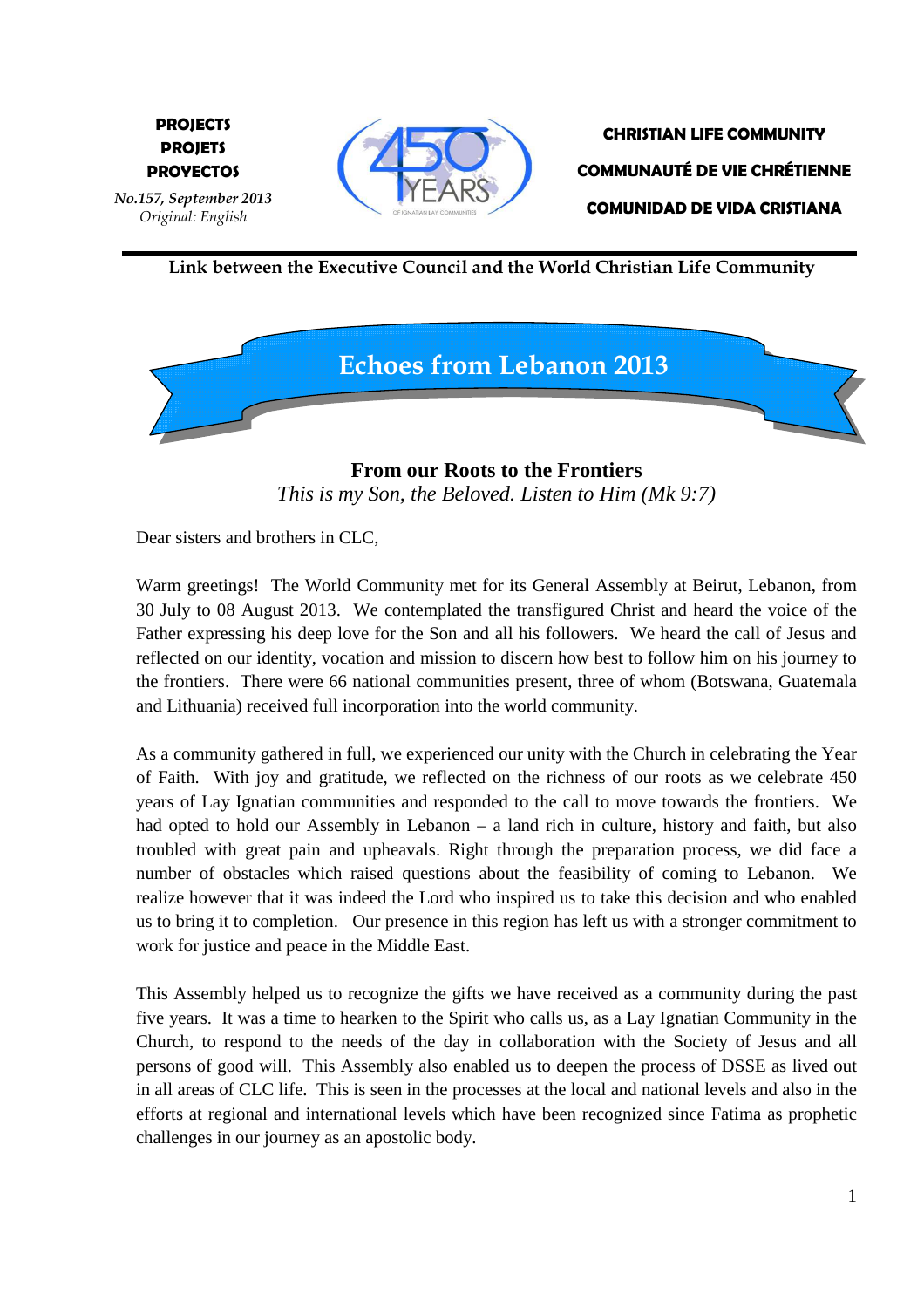The challenge today is even greater. Taking our roots seriously, we wish to honour our identity, our foundational documents and the concrete experiences of men and women who offer their lives in service of CLC. We also wish to recognize Christ incarnate in our midst and to continue committing ourselves to the greater and more universal good. Herein lies the new call of our frontiers. At this Assembly, we recognized the frontiers of Globalization & Poverty, Family and Ecology. From the deliberations of the Assembly, Youth emerged as another frontier.

Our World Ecclesiastical Assistant, Fr. Adolfo Nicolas SJ helped us gain a deeper perspective on our work at the frontiers. He reminded us that Pope Francis has asked the Church to go out and encounter Christ at the periphery while at the same time continuing the work of reflection and discernment at the centre. This reflection will enable us to bring depth and wisdom to our work at the frontiers. We are faced with the challenge of the globalization of superficiality. How can CLC respond effectively to this challenge?

So then, "What does it mean to be an Apostolic Body that is both Ignatian and Lay?" We wish to deepen this identity, offering a space for men and women to discover meaning in life. We feel called to seriously discern the different areas of Mission – daily life, apostolic services, institutional work and international actions. The strength of our community lies in properly travelling this path, always seeking inner freedom and willingness to follow Christ more closely.

It is important that this issue of *Projects* be read in conjunction with the final document of the Assembly (which has already been sent to national communities). We invite each and every member of CLC to pray and discern on what this call of the Spirit means for the future. This first step will be a time of Listening. The World ExCo will then give certain guidelines to move into Discernment which in turn will lead to Action. In the coming months you will receive Progressio Supplements which cover the process and fruits of the Assembly. Furthermore, World CLC Day in 2014 will be dedicated to gratitude for and discernment on the graces of the Assembly.

The new ExCo will meet in Rome in February 2014 to outline the next steps forward. At this moment we offer our heartfelt thanks to those who have served the world community on the previous ExCo. The composition of the new ExCo is as follows

| President                  | Mauricio Lopez (Mexico)           |
|----------------------------|-----------------------------------|
| Vice President             | Edel Churu (Kenya)                |
| Secretary                  | Najat Sayegh (Lebanon)            |
| Consultor                  | Denis Dobbelstein (Belgium)       |
| Consultor                  | Chris Hogan (Australia)           |
| Consultor                  | Ann Marie Brennan (United States) |
| Consultor                  | Josephine Shamwana-Lungu (Zambia) |
| <b>Executive Secretary</b> | Franklin Ibañez (Peru)            |
|                            | Sofia Montanez (Columbia)         |